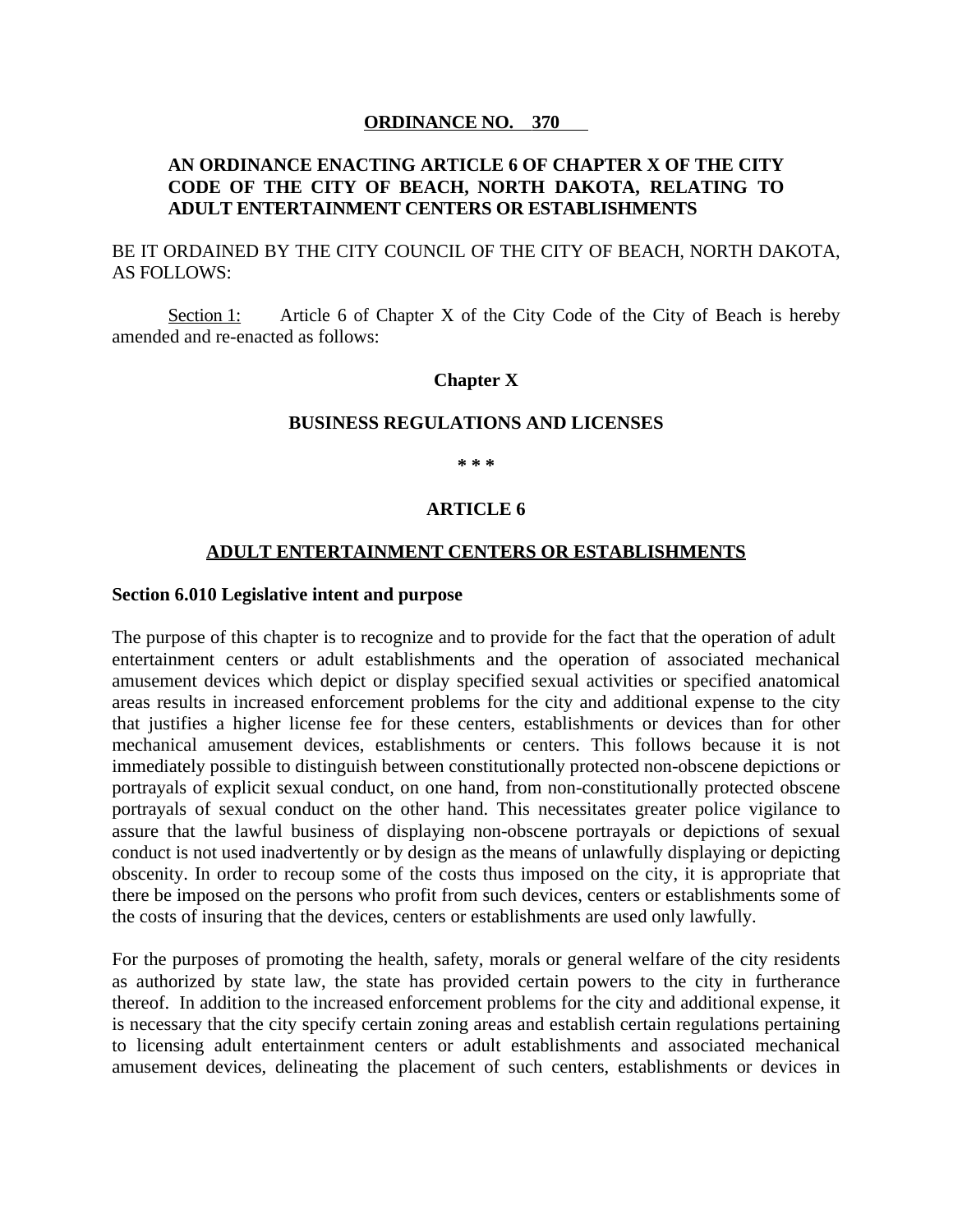certain specified zoning areas and requiring certain information, before licensing such centers, establishments or devices and placement of such businesses.

### **Section 6.020 Definitions**

For the purposes of this chapter, the following words and phrases shall have the meanings respectively ascribed to them by this section:

**Adult Bookstore.** A bookstore having as a preponderance of its publications, books, magazines and other periodicals which are distinguished or characterized by their emphasis on matter depicting, describing or relating to specified sexual activities or specified anatomical areas as defined in this section, or which also sells sexually oriented devices as herein defined in conjunction with their business as defined herein.

Adult Cabaret. Any commercial premises or private club, to which a member of the public or a club member is invited or admitted, and where an entertainer provides live entertainment or activity that includes any exhibition, performance or dance of any type involving a person who performs in such clothing or removes such clothing such that the areola of the female breast or any portion of the pubic area, anus, buttocks, vulva or genitals are less than completely and opaquely covered. This definition shall include the following:

- any exhibition, performance or dance involving the performance of acts or simulated acts of sexual intercourse, masturbation, sodomy, bestiality, oral copulation, flagellation or any sexual acts prohibited by law.
- the actual or simulated touching, caressing or fondling of the breast, buttocks, anus or genitals.
- the actual or simulated display of pubic hair, anus, vulva or genitals, or the nipples of a female.
- appearances, entertainment or performances of any type consisting of or containing any nude performer or topless female dancer.
- any exhibition, performance or dance that is intended to sexually stimulate any member of the public and which is conducted on a regular basis or as a substantial part of the premises activity.

**Adult Establishment or Adult Entertainment Center.** An adult bookstore, an adult cabaret, an adult motion picture theater, or an adult mini-motion picture theater, all as defined in this section, or any other business the preponderance of whose activities or sales are designed to display, show, perform or depict specified sexual activities or specified anatomical areas as defined in this section, or which may otherwise be designed to sexually arouse any member of the public. Any establishment or center that displays or sells sexually oriented devices as herein defined as a preponderance of its business is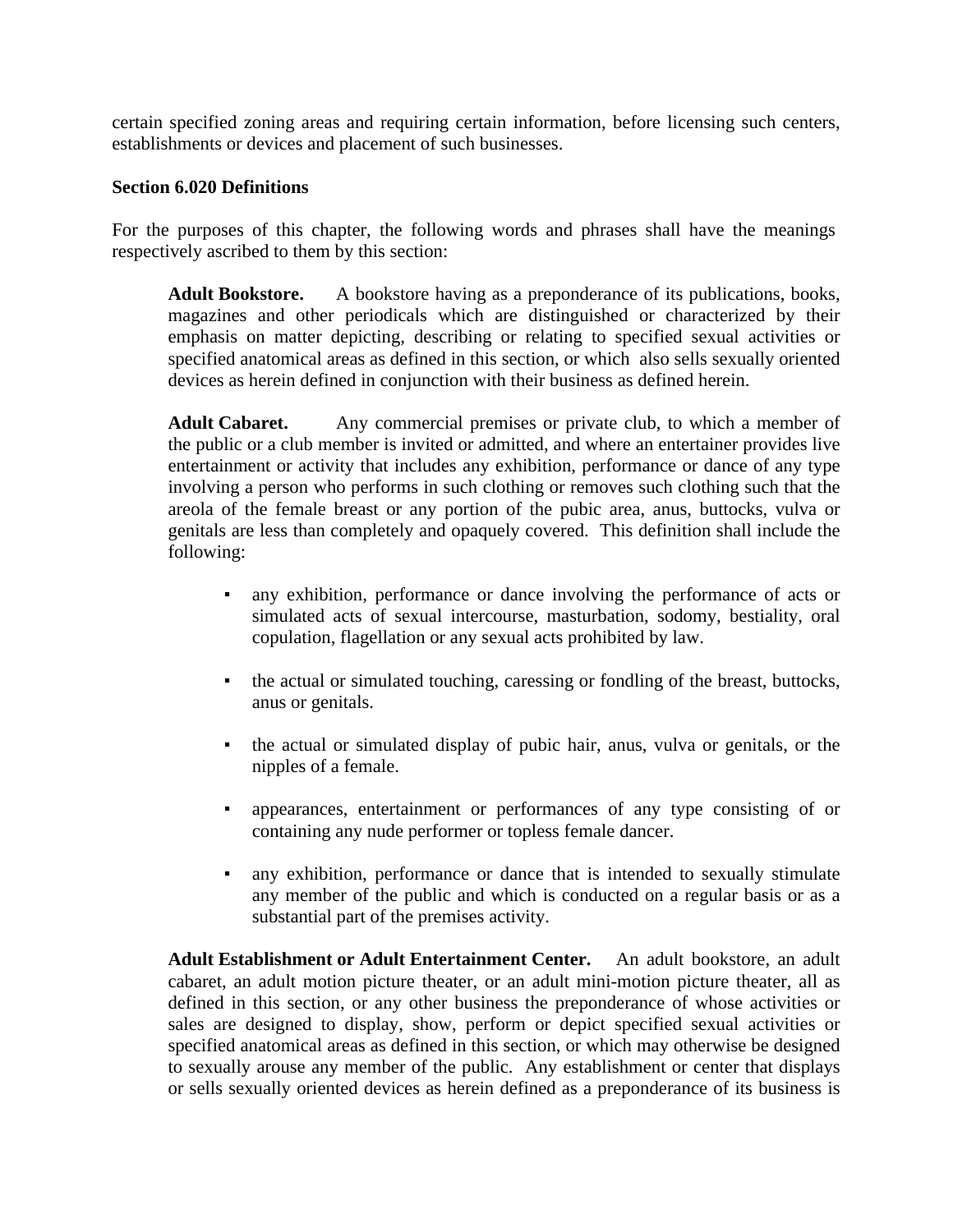also an adult entertainment center or adult establishment within the meaning of this section.

**Adult Mini-Motion Picture Theater.** An enclosed building with a capacity for less than fifty persons and which is used for presenting motion pictures, a preponderance of which are distinguished or characterized by an emphasis on matter depicting, describing or relating to specified sexual activities or specified anatomical areas as defined in this section, for observation by patrons of the theater.

**Adult Motion Picture Theater.** An enclosed building with a capacity of fifty or more persons and which is used for presenting motion pictures, a preponderance of which are distinguished or characterized by an emphasis on matter depicting, describing or relating to specified sexual activities or specified anatomical areas as defined in this section, for observation by patrons of the theater.

**Mechanical Amusement Device.** Without limitation, any machine which, upon the insertion of a coin or the payment of consideration, operates or may be operated for use as a game, contest or amusement of any description, or which depicts, displays or projects, directly or indirectly, pictures, photographs or other visual images.

**Sexually Oriented Device.** Without limitation, any artificial or simulated specified anatomical area or any other device or paraphernalia that is designed, in whole or in part, for specified sexual activities.

### **Specified Anatomical Areas.**

- (a) Less than completely and opaquely covered human genitals and pubic regions, buttocks or female breasts below a point immediately above the top of the areola.
- (b) Human male genitals in a discernibly turgid state, even if completely and opaquely covered.

# **Specified sexual activities.**

- (a) Human genitals in a state of sexual stimulation or arousal;
- (b) Actual or simulated acts of human masturbation, sexual intercourse or sodomy; or
- (c) Fondling or other erotic touching of human genitals and pubic regions, buttocks or female breasts.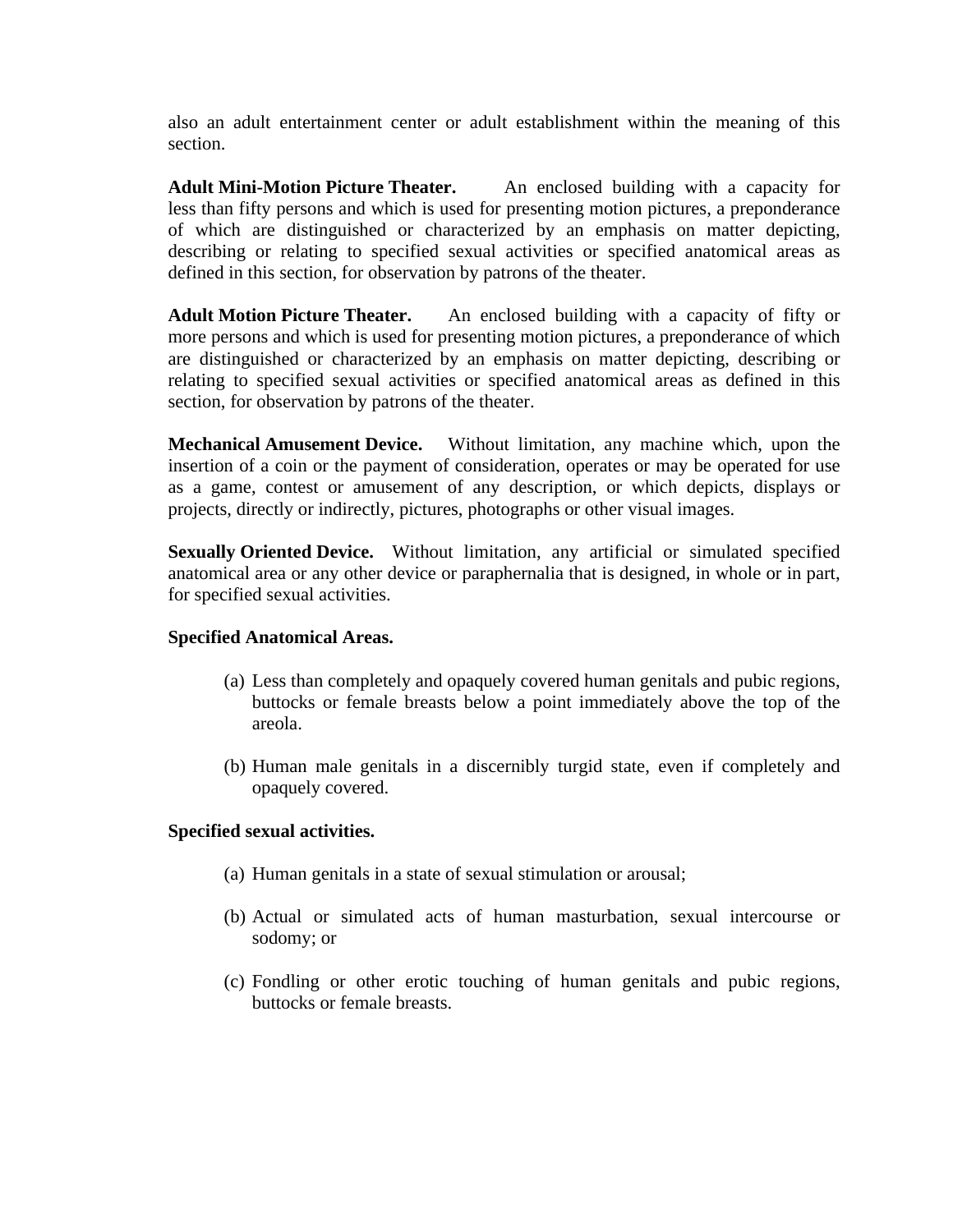### **Section 6.030 Licenses generally**

- (a) The annual license fee for adult entertainment centers or adult establishments and mechanical amusement devices shall be as follows:
	- (1) For each entertainment center or adult establishment, ten thousand dollars (\$10,000), plus any additional fees determined by law enforcement, or as may otherwise be determined by the City Council by resolution.
	- (2) For mechanical amusement devices used on a regular basis to depict or display specified anatomical areas or specified sexual activities as defined herein, one thousand dollars (\$1,000) per machine per year, irrespective of the number of machines owned by any one person, or as may otherwise be determined by the City Council by resolution.
- (b) The owner of any mechanical amusement device shall furnish a complete list of all devices owned or operated subject to licensing, with an indication thereon of the location of each machine and a list of all films used and the date of any film or placement during the license period.
- (c) The fees provided for herein shall be payable on July 1 of each year and prorated on a daily basis if the license becomes effective at any time other than July 1.
- (d) No license issued under the provisions of this chapter shall be transferable by a licensee, and any attempt to do so shall constitute a violation of this chapter; provided, that upon the death of the licensee, the license may be transferred to the executors or administrators of such deceased licensee. For the purposes of this section, the transfer of twenty-five percent or more of the capital stock of any licensee corporation or the change in the vesting of voting rights of over twenty-five percent of the stock of the licensee corporation shall be considered a transfer and change of ownership, and in such event a new license must be obtained by such corporation.
- (e) A license may only be issued to the owner of the center or establishment.

### **Section 6.040 Location and conditions for operation; license application**

Notwithstanding anything in Chapter XIX of this Code and this chapter to the contrary, an adult entertainment center or adult establishment shall be allowed to operate only in Industrial (zoning districts and in no other zoning district, and only provided that the center or establishment meets the following conditions:

(a) The center or establishment is in a permanent location no closer than two thousand six hundred forty (2,640) feet from any preexisting church, school, private residence, residentially-zoned property, or downtown commercial zoned property. Mobile, temporary, or transitory centers or establishments shall not be allowed.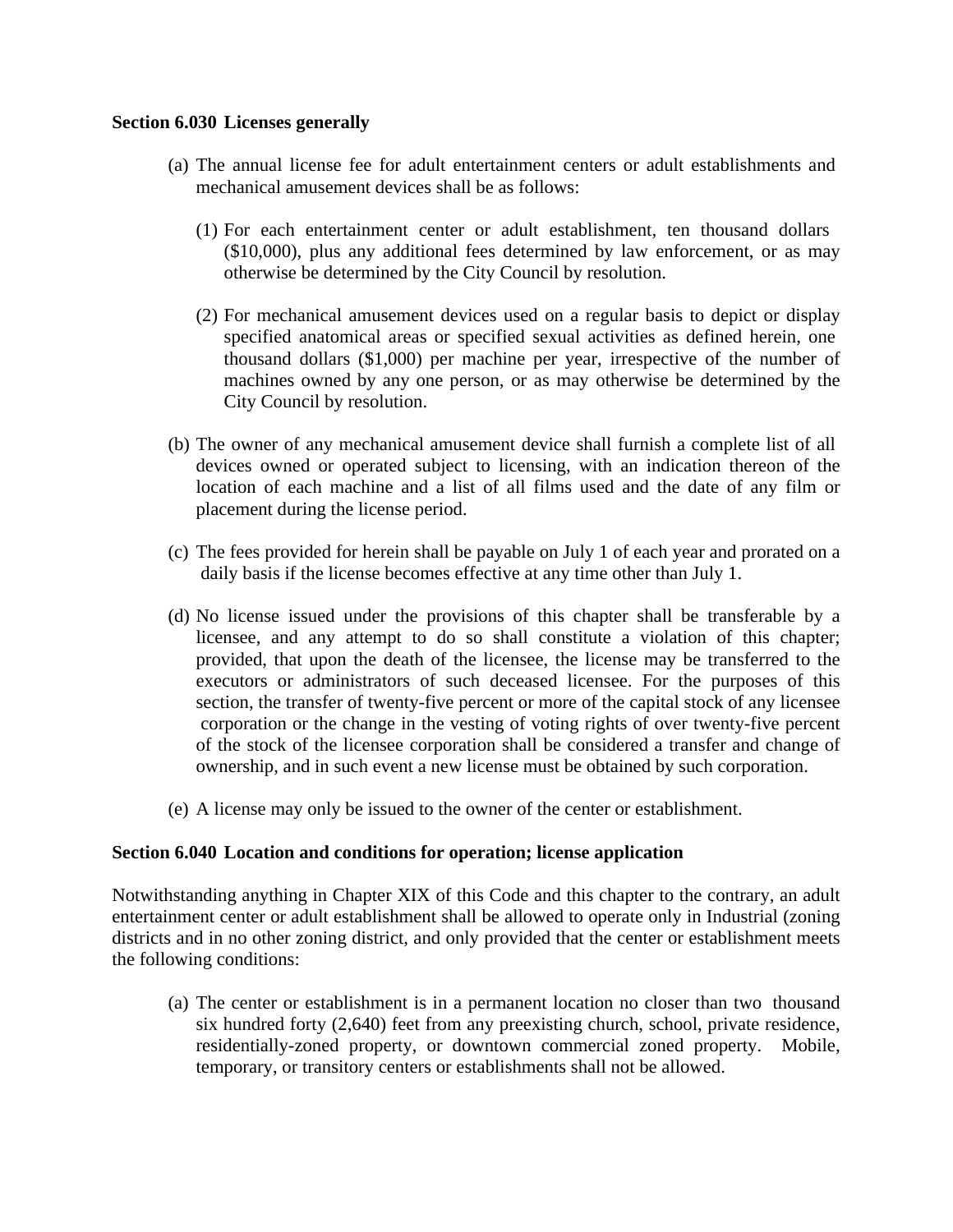- (b) The center or establishment excludes from its premises those persons less than eighteen years of age.
- (c) The center or establishment displays no signs visible from the exterior of the center, except non-obscene signs identifying the center as an adult entertainment center or adult establishment as defined herein.
- (d) No materials depicting specified sexual activities or specified anatomical areas shall be visible from the exterior of the center or establishment.
- (e) The manager and the owners of the center or establishment are registered with the chief of police and have provided him with such information as is reasonably required herein with respect to names, addresses, fingerprints and prior criminal records or criminal convictions associated with the operations of the business of adult entertainment centers or adult establishments in particular, if any.
- (f) The business premises of the center or establishment that are generally open to its patrons shall be closed to its patrons from 1:00 A.M to 8:00 A.M. daily, except 12:01 A.M. on Sundays to 8:00 A.M. the following day.
- (g) The center or establishment is licensed by the city.
- (h) Any person who is eligible for a license as provided herein may obtain a license as delineated herein within the city, if otherwise entitled thereto under this chapter and upon fully complying with all of the provisions of this chapter, by executing, under oath, forms provided by the city auditor and/or the chief of police, setting forth the name, citizenship and place of residence of the applicant and the legal description of the premises where the center or establishment is proposed to operate its business, together with such detailed description of the premises and facilities as the city auditor or chief of police may require. The application shall have attached to it a receipt of the county treasurer showing that all taxes of the applicant on real and personal property levied and assessed him are paid. The application must also show the age of the applicant if an individual, the name, place of residence, citizenship and the age of each partner if the applicant is a partnership and if the applicant is a corporation, either private or municipal, the name, place of residence, citizenship and age of each officer, director, manager and any stockholder owning more than five percent of the stock in such corporation.
- (i) Every applicant shall be required, as a portion of his written application, to promise and agree to abide by and obey all applicable laws of the state and all applicable ordinances of the city so far as such laws or ordinances may be concerned with his operation of the licensed premises and any activities conducted thereon. There shall also be incorporated on any such application the following consent, which shall be signed by the applicant: "The applicant herein does expressly consent that any member of the City Council, any police officer of the city and city attorney or any person or persons duly authorized by the City Council may enter upon the premises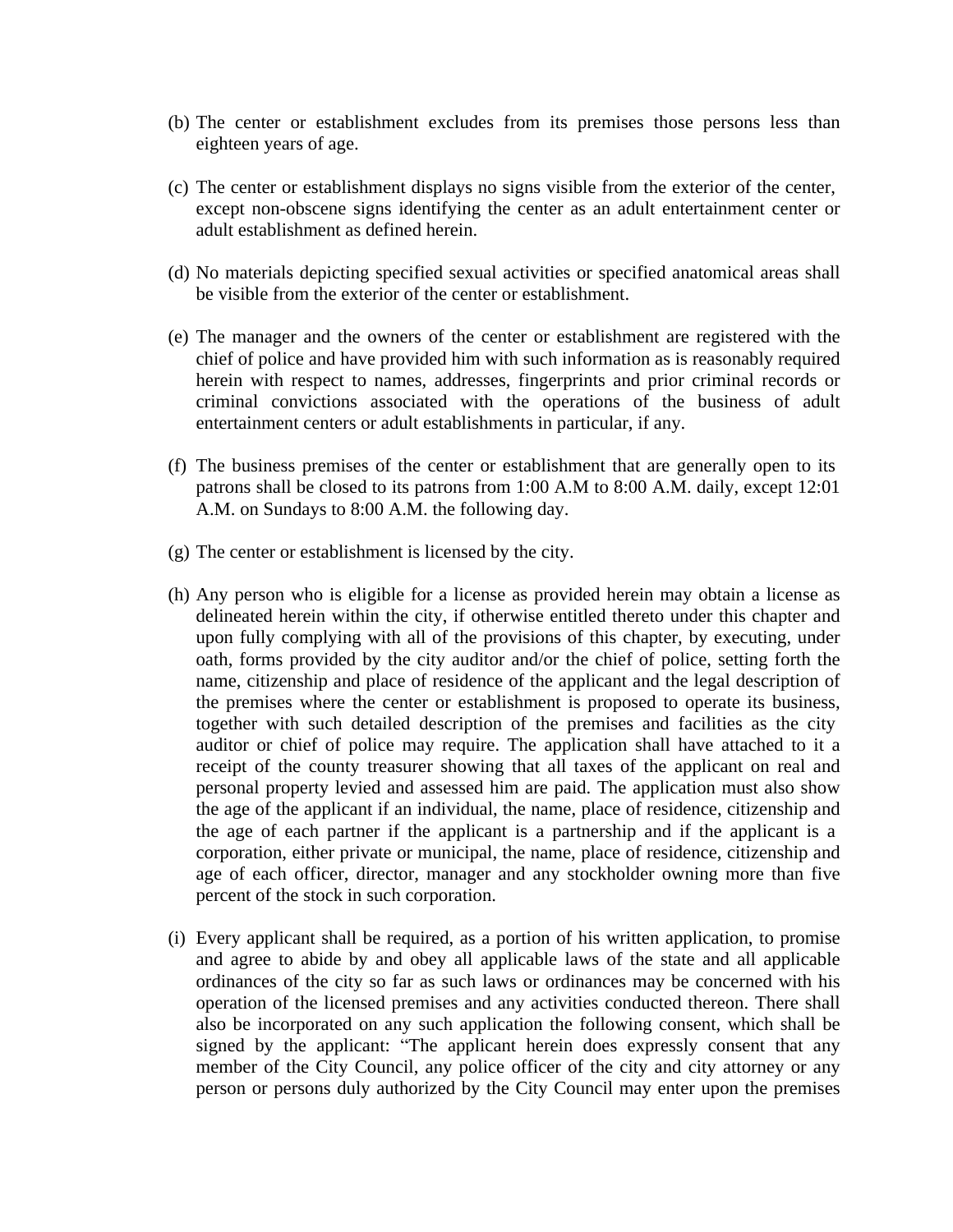described in this application at any reasonable hour of the day or night; and at such time they shall have free access to all portions of the property comprising the licensed premises for the purpose of inspecting such premises for any possible violation of any of the laws of the state or any of the ordinances of the city, whether they pertain specifically to the operation of the business or not. Such access shall be permitted for such purposes without the necessity of a search warrant."

- (j) In addition to the provisions required of all applicants, all new applicants or those who previously have not been granted a license under this chapter shall be required to furnish the following:
	- (1) Such applicant shall furnish a complete statement of the type of business contemplated and give a comprehensive description of its physical layout.
	- (2) Each applicant shall submit a complete financial statement, detailing all his assets and liabilities of every nature and description and including all property interests of every nature and description.
	- (3) Each applicant shall cooperate to the fullest extent in obtaining and submitting to the city auditor and/or city police chief complete military and police records concerning any persons involved with the applicant organization. Each applicant shall prepare and submit a complete history of his business experience.
	- (4) The applicant shall show a history of his residency and employment for five years immediately prior to the date of the application. If the applicant is a partnership, this information shall be furnished for all of the partners; and if a corporation, the amount of authorized capital, the amount paid in capital, whether such corporation is a subsidiary of any corporation and, if so, the name of the parent corporation, the purposes for which the corporation was incorporated and the names and addresses of all officers, directors and managing agents and the names and addresses of all stockholders holding more than five percent of the capital stock of such corporation shall be furnished.
	- (5) The applicant shall state the name and address of the legal title owner of the premises for which the license is sought, and if the license is sought for a person other than the owner of the premises, the terms and conditions of the lease under which the applicant holds the possession of such premises shall be stated, insofar as the terms of the lease and the rental to be paid are concerned. The applicant shall, when required by the City Council, furnish to a copy of the lease under which he holds possession of the premises. If the license is sought by the owner of the premises, the application shall state the time when such applicant acquired title thereto.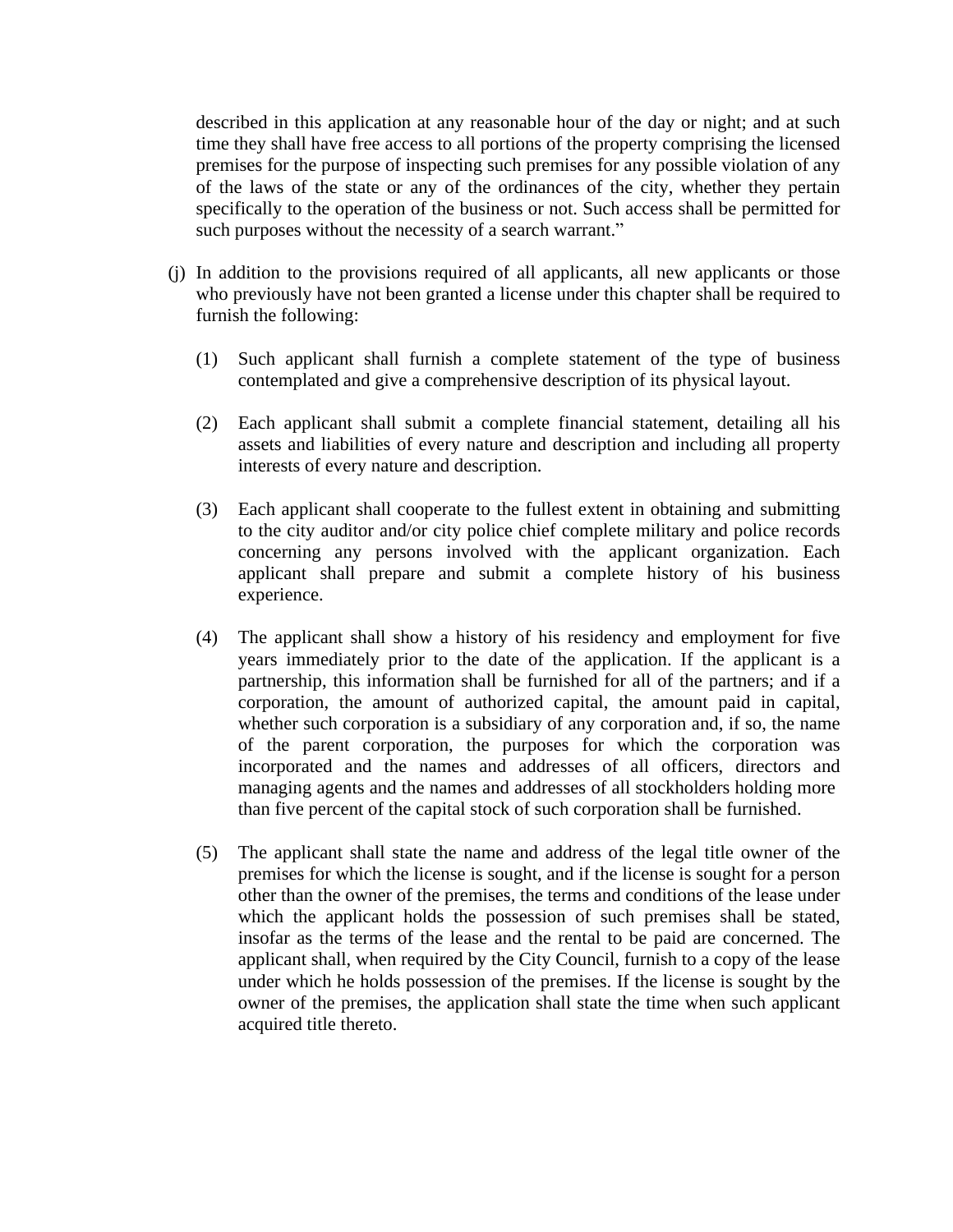- (6) The applicant shall state whether he has ever engaged in the form of business he is applying for prior to the date of application, and if so, the date and type of business and the place where such business was conducted shall be furnished.
- (7) It shall be stated whether the applicant has ever had a license for such business revoked or canceled by any municipality, state or federal authority, and if so, the date of cancellation, the place and authority canceling the same and the reasons for such cancellation shall be stated.
- (8) It shall be stated whether the applicant has ever been convicted of a violation of any law of the United States or of any state or of the violation of any local ordinance, and if so, the dates, names of places and courts in which such convictions were obtained.
- (9) The applicant shall state whether any other persons other than the applicant have any right, title or interest in the leasehold or in the furniture and fixtures of the premises for which the license is sought, and if so, names and addresses of such persons, together with a statement of the interest held, shall be furnished.
- (10) It shall be stated whether the applicant has any agreement, understanding or intention to have any agreement or understanding with any person to obtain for any other person or to transfer to any other person the license obtained or to use the license for any other purpose other than the specific use of the applicant, and if so, the names and addresses of such persons and the conditions of such agreements shall be stated.
- (11) The applicant shall state whether he has any interest whatsoever, directly or indirectly, in any other similar business within or without the state, and if so, the names, addresses and details concerning such establishments shall be furnished.
- (k) All portions of the licensed premises to which members of the general public are admitted shall be readily visible from immediately within the front entrance of the center or establishment; and the center or establishment shall contain no private booths or other areas screened off or otherwise not visible from immediately within the front entrance of the center or establishment, ordinary restrooms or bathrooms excepted; provided that any entrance and exit to such restrooms or bathrooms is readily visible from immediately within the front entrance of the center or establishment. No member of the public shall be permitted at any time to enter into any of the non-public portions of the licensed premises, which shall include but are not limited to: the dressing rooms of entertainers or other rooms provided for the benefit of employees, the kitchen and storage areas; provided that persons delivering goods and material, food and beverages, or performing maintenance or repairs to the premises or equipment may be permitted into non-public areas to the extent necessary to perform their job duties.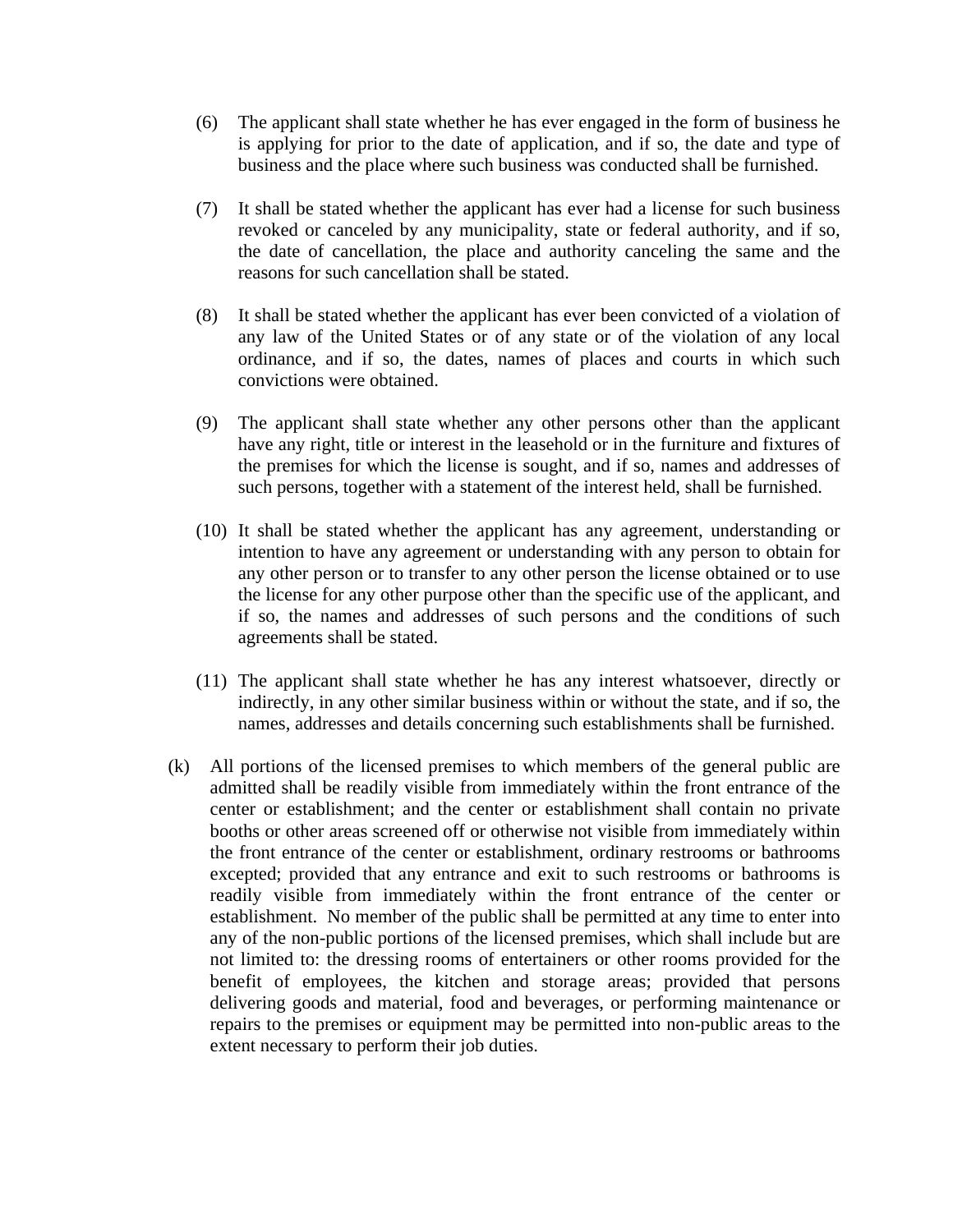- (l) The center or establishment shall not sell, distribute, or permit the consumption of any alcohol or other intoxicating substance on the premises of the center or establishment, nor shall such center or establishment be eligible for an alcohol license.
- (m) No center or establishment may be located within two thousand six hundred forty (2,640) feet of any other center or establishment licensed herein.
- (n) The following standards of conduct shall be observed and adhered to by all employees and entertainers of any center or establishment:
	- (1) No employee or entertainer shall be unclothed or in less than completely opaque attire so as to expose to view any portion of the female breast below the top of the areola or any portion of the pubic region, anus, buttocks, vulva or genitals.
	- (2) No employee shall caress, fondle, or erotically touch any member of the public. No employee or entertainer shall encourage or permit any member of the public to caress, fondle or erotically touch any employee or entertainer.
	- (3) No employee or entertainer shall perform any actual or simulated act of sexual conduct as defined in this Chapter, or any act that constitutes a violation of NDCC Chapters 12.1-27.1 or 12.1-27.2, or which may otherwise be a criminal violation under North Dakota state law.
	- (4) No employee or entertainer shall conduct any dance, performance or exhibition in or about a non-stage area of the center or establishment for less than all members of the public present in the center or establishment.
	- (5) No employee or entertainer shall accept tips or gratuities in advance of their performance. No employee or entertainer shall accept tips or gratuities directly from patrons. All tips or gratuities shall be deposited in a receptacle provided by the center or establishment.
	- (6) The performance area where any performance, exhibition or dance where adult entertainment is provided shall be a stage or platform at least eighteen (18) inches in elevation above the level of the patron seating areas, and shall be separated by a distance of at least six (6) feet from all areas to which members of the public have access. A continuous railing at least three (3) feet high and located at least six (6) feet from all points of the performance area shall separate the performance area from the patron seating area.
	- (7) Sufficient lighting shall be provided and equally distributed throughout the public areas of the premises so that all objects are plainly visible at all times.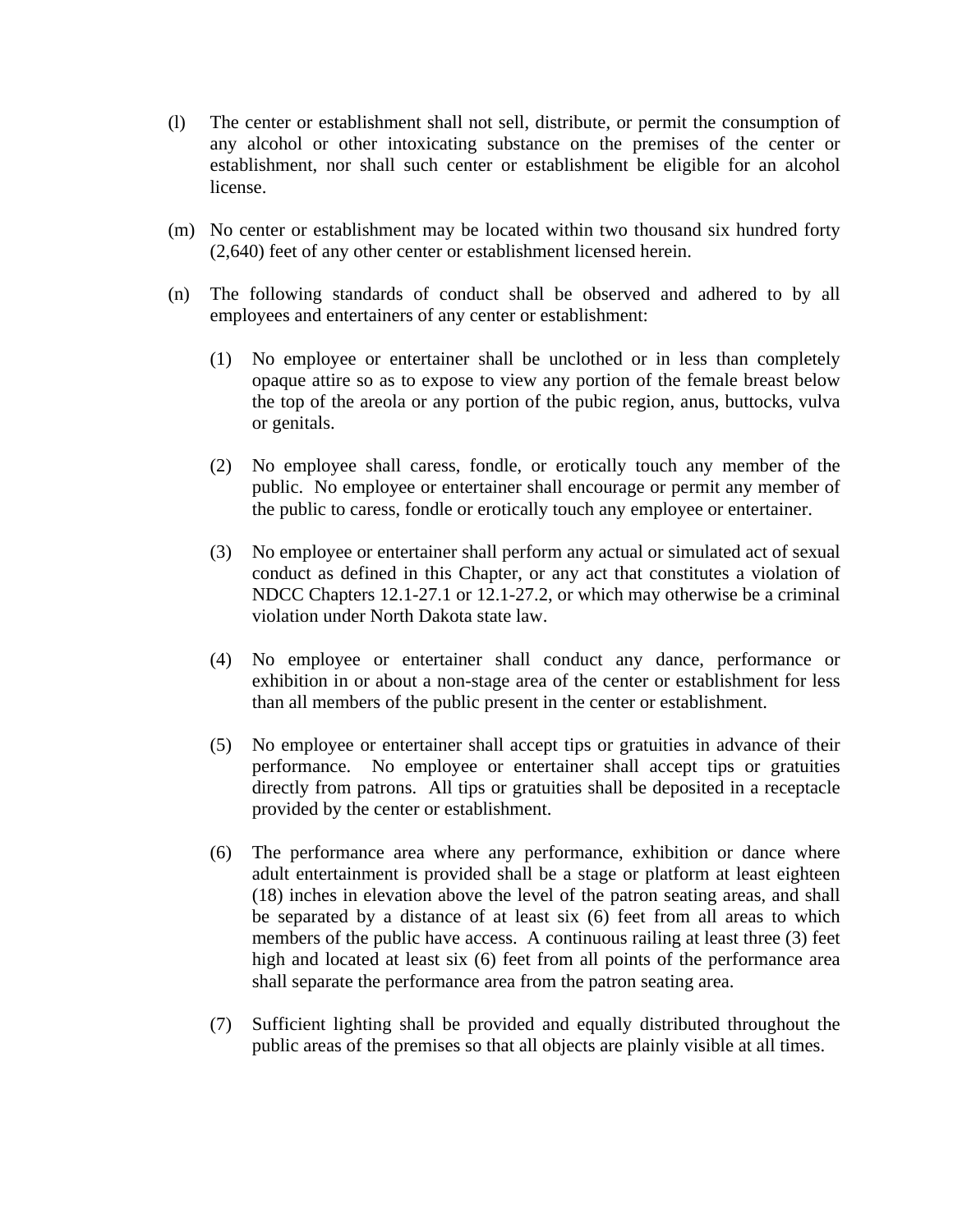(8) A sign at least two feet by two feet, with letters at least one inch in height shall be conspicuously displayed in the public areas of the premises, stating as follows:

THIS CENTER OR ESTABLISHMENT IS REGULATED BY THE CITY OF BEACH. ENTERTAINERS ARE:

- (1) NOT PERMITTED TO ENGAGE IN ANY TYPE OF SEXUAL **CONDUCT**
- (2) NOT PERMITTED TO APPEAR NUDE OR SEMI-NUDE
- (3) NOT PERMITTED TO ACCEPT TIPS OR GRATUITIES IN ADVANCE OF THEIR PERFORMANCE
- (4) NOT PERMITTED TO ACCEPT TIPS DIRECTLY FROM PATRONS AT ANY TIME. TIPS MAY BE DEPOSITED IN THE RECEPTICLE PROVIDED BY THIS CENTER OR ESTABLISHMENT.

### **Section 6.050 License Suspension and Revocation – Notice – Hearing – Appeal.**

(a) The City may, upon recommendation of the City Auditor, suspend or revoke any license issued under this Chapter at any time for the following reasons:

- (1) The licensee has violated or failed to comply with any provision of this Chapter.
- (2) The license was procured by fraud or false representation of fact.
- (3) Any agent, servant, partner, business associate or employee, of the licensee has violated any provision of this Chapter under circumstances where the licensee knew or should have known of the violation.
- (4) The conviction of the licensee of any crime involving prostitution, promoting prostitution, or transactions involving controlled substances committed on the licensed premises
- (5) The conviction of the licensee of any crime involving moral turpitude.

(b) A license procured by fraud or misrepresentation shall be revoked. Where other violations of this Chapter or other applicable ordinances, statutes or regulations are found, the license shall be suspended for a period of 30 days upon the first such violation, 90 days upon the second violation within a 24 month period, and revoked for the third and subsequent violations within a 24 month period, not including periods of suspension.

(c) The city auditor shall provide at least ten days prior written notice to the licensee of the recommendation to suspend or revoke the license and the date of the hearing before the City Council, which must not be more than 30 days from the date of service of the notice, either by certified mail with a return receipt or by personal service upon the manager or owner of the licensed premises. Such notice shall inform the licensee of the right to a hearing before the City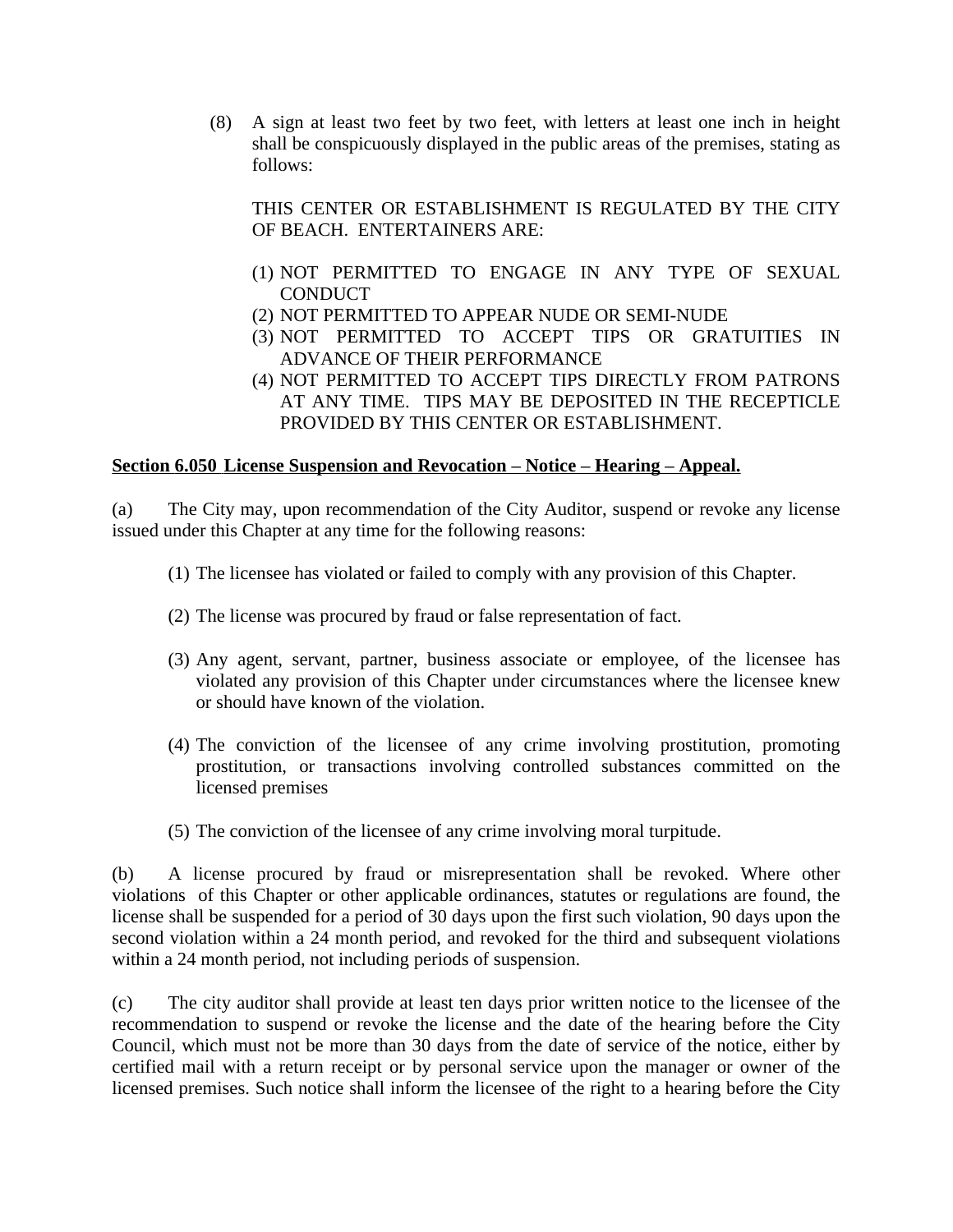Council, the date of the scheduled hearing, and shall state the grounds for revocation and suspension. The City Council shall hold the hearing within 30 days of service upon the licensee and shall issue its decision within 15 days following the close of the hearing. Any person aggrieved by the decision of the City Council shall have a right to appeal to the district court. The decision of the City Council shall be stayed during the pendency of the appeal except as provided in Subsection (d) below.

(d) Where the city building official or fire chief or their designees or the city health officer find that any condition exists upon the premises of a center or establishment which constitutes a threat of immediate serious injury or damage to persons or property, said official may immediately suspend any license issued under this Chapter pending a hearing in accordance with the provisions of subsection (c) above. The official shall issue notice setting forth the basis for the action and the facts that constitute a threat of immediate serious injury or damage to persons or property, and informing the licensee of the right to appeal the suspension to the City Council under the same appeal provisions set forth in Subsection (c) above, provided, however, that a suspension based on threat of immediate serious injury or damage shall not be stayed during the pendency of the appeal and the licensee may request an expedited hearing at the next scheduled regular meeting of the City Council.

(e) Any person aggrieved by the action of the City Council in refusing to issue or renew any license issued under this Chapter shall have the right to appeal such action to the district court. Pending completion of the appeal process the City shall issue a temporary license, provided the aggrieved person files a notice of appeal with the City within 30 days of notice of the refusal to issue or renew.

# **Section 6.060 Severability**

The provisions in this chapter are severable, and if any of the provisions, sentences, clauses or paragraphs shall be held unconstitutional, contrary to statute, exceeding the authority of the city or otherwise illegal or inoperative by any court of competent jurisdiction, the decision of such court shall not affect or impair any of the other remaining provisions, unless the court should conclude that the partial invalidation would frustrate the intent of this chapter.

Section 2: Repeal of Ordinances in Conflict. All Ordinances and parts of Ordinances in conflict herewith are hereby repealed.

Section 3: Severability. In the event any section of this Ordinance is held invalid by court of competent jurisdiction, the invalidity shall extend only to the section affected, and other sections of this Chapter shall continue in full force and effect.

Section 4: Effective Date: This Ordinance shall be in full force and effect from and after final passage.